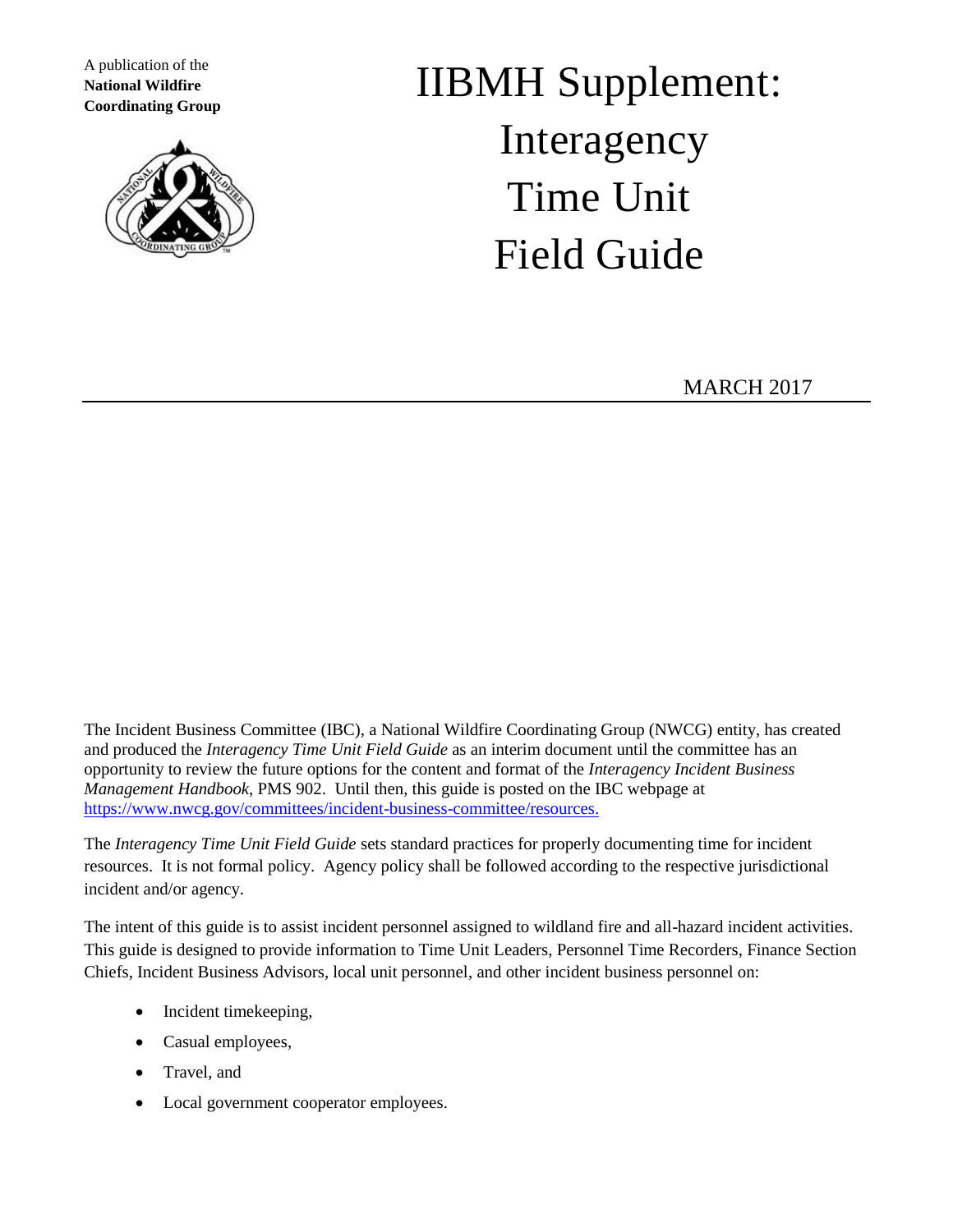## Contents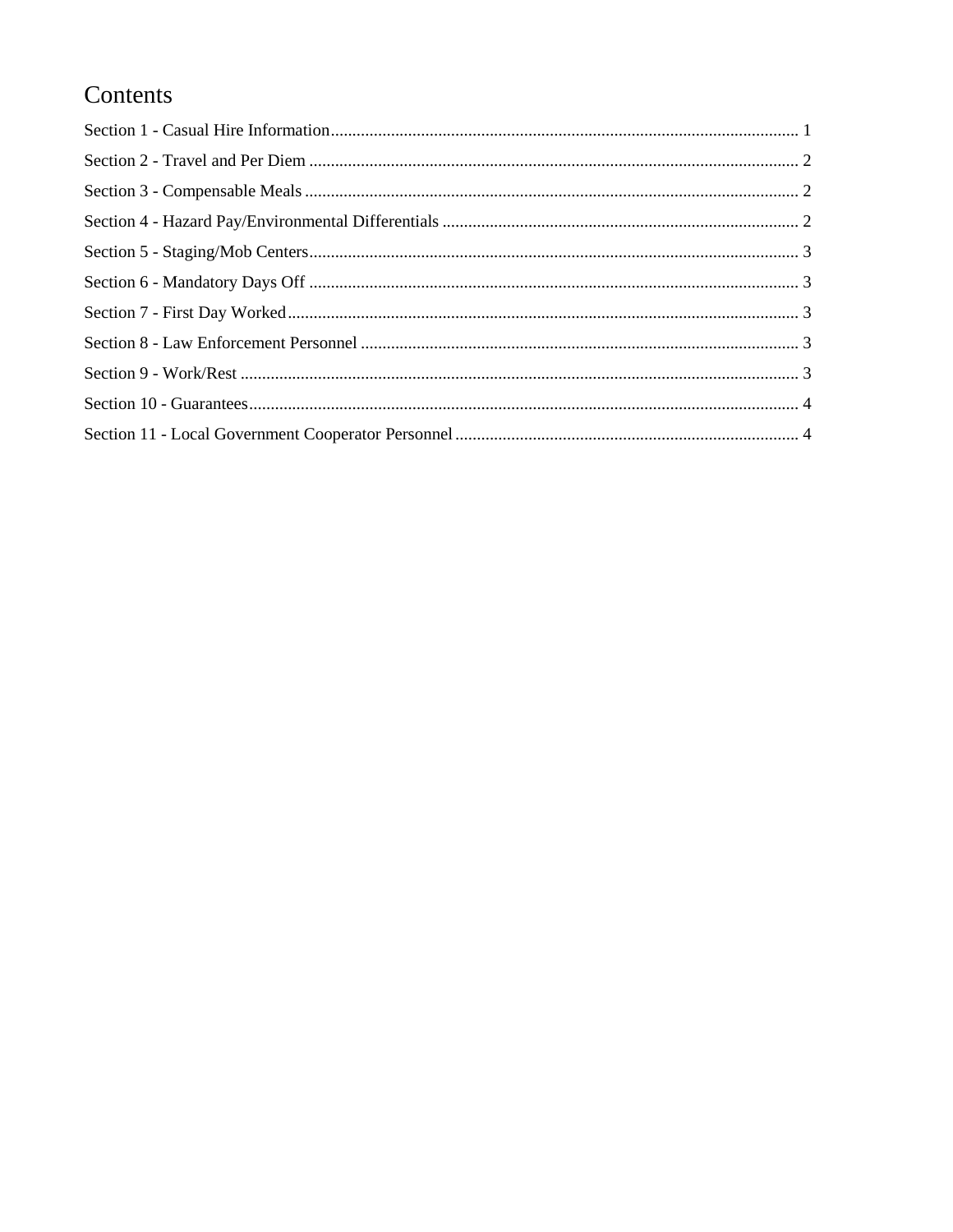#### <span id="page-2-0"></span>Section 1 - Casual Hire Information

- Single Resource Casual Hire Information form is collected by Finance for all federally hired casuals.
	- o Forest Service casuals the form is submitted with the OF-288 to Albuquerque Service Center Incident Finance (ASC-IF)
	- $\circ$  DOI casuals the form is returned to the casual along with the OF-288 to take to the home unit, a copy should be kept in the finance package
- Casual employees as crew members no Single Resource Casual Hire Information form is required, but crew manifest needs to be documented with the AD (Administratively Determined) rate, position code, and Employee Common Identifier (ECI).
	- o Forest Service casuals manifest is included with payment documents submitted to ASC-IF. Organized AD crews such as those from a Job Corps Center may take OF-288s home with them.
	- o DOI casuals manifest is kept in finance package
- Utilize Single Resource Casual Hire Information form and the AD Pay Plan to ensure employee is hired in an appropriate position and at the correct pay rate. For example, SEC2 is not a valid position for a casual hire.
	- o Hiring unit information on the Single Resource Casual Hire Information form should match the information under Unit ID in e-ISuite.
- Exception positions for casuals must have an approved position description and can **only** be paid at one of the five approved exception position rates.
- Field promotions occur when a casual employee is directed to work in a position at a higher rate than initially ordered. The casual must meet the qualifications of the position for which they are reassigned. Field promotions can be for a single shift or for the duration of the incident. For single shift promotions, the majority of the shift must be spent working in the duties of the higher rate position. Field promotions are documented on the Crew Time Report (CTR) or a General Message form and include the effective date, position, and AD rate.
- Casuals hired as trainees are paid one AD pay rate lower than the full performance AD rate.
- Casuals who are reassigned from one incident to another do not need a new Single Resource Casual Hire Information form. The reassignment can be documented on the original form and the form sent with the casual to the new incident.
- Casuals are not entitled to paid days off after release from an assignment or at their point of hire.
	- o If the casual extends beyond the normal 14 day assignment length and is kept at the incident and is away from their point of hire, they would be entitled to paid days off.
- For casuals working at their point of hire are not entitled to paid days off under any circumstance.
- Casuals working at their point of hire are not guaranteed 8 hours each day (i.e. warehouse, dispatch).
- Closing out casual OF-288
	- o Forest Service casuals should have return travel time to home unit estimated and the OF-288 closed out prior to submitting to ASC-IF. Return travel time will be estimated. If there are delays during return travel, the hiring unit will be responsible for submitting pay documents for the additional time to ASC-IF.
	- o DOI casuals have return travel time left open and the OF-288 is closed out upon arrival at the home unit.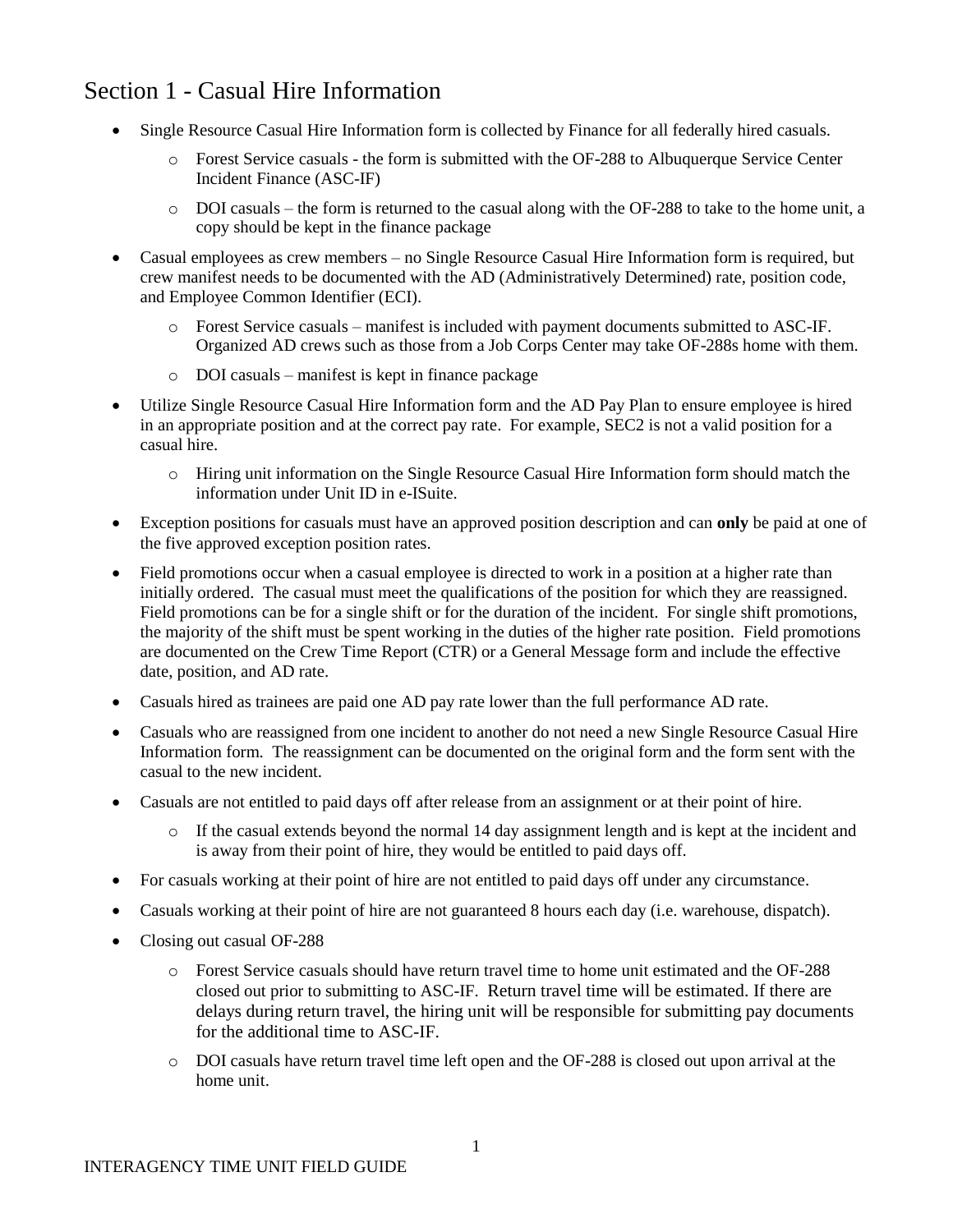- Travel
	- o Forest Service casuals should be reimbursed via the OF-288 for POV mileage, lodging and baggage fees (with receipts), meals & incidental expenses. For additional information on the casual travel reimbursement, refer to<http://www.fs.fed.us/fire/ibp/personnel/personnel.html>
	- o DOI casual travel is processed at their hiring unit. Information on the DOI travel reimbursement process can be found at: [https://www.nifc.gov/programs/cpc\\_agencymemos.html](https://www.nifc.gov/programs/cpc_agencymemos.html)

#### <span id="page-3-0"></span>Section 2 - Travel and Per Diem

- Hours in travel status are not exempt from work/rest ratio requirements and driving limitations must followed.
- MREs, sack lunches, and hot can meals meet the criteria for adequate food. Personnel may not claim per diem for those times when these types of meals are the only option.
- Nighttime travel there is no prohibition on the time of day resources are allowed to travel. It is at the discretion of the home unit, incident agency or incident management team to manage resource fatigue and travel time.
- Resources that cross time zones while traveling stay in the original time zone through the end of the shift and start the subsequent shift in the new time zone.

## <span id="page-3-1"></span>Section 3 - Compensable Meals

- Compensable meals are addressed in the Interagency Incident Business Management Handbook (IIBMH) in Chapter 10, page 10-15. In order to be eligible to be compensated for meal breaks, these three criteria must be met:
	- o Fire is not controlled; and
	- o Operations Section Chief makes the decision that it is critical to the effort of controlling the fire, personnel remain at their post of duty and continue to work as they eat; and
	- o The compensable meal break is approved by the supervisor at the next level and it is documented on the CTR, SF-261.
- Justification for a compensable meal must be documented on a CTR and approved by the next level supervisor or Incident Commander.
- Compensable meal breaks include time spent eating while traveling in a plane, bus or other vehicle; however, time spent eating during travel interruptions is non-compensable, e.g. eating while waiting in airport or stopping at a restaurant, and must be shown as a break on the CTR.
- Personnel assigned to support positions are required to take a minimum 30 minute break and should document all meal breaks taken (IIBMH, Chapter 10).

#### <span id="page-3-2"></span>Section 4 - Hazard Pay/Environmental Differentials

- Hazard Pay applies to General Schedule (GS) government employees. Environmental Differential applies to Wage Grade (WG) government employees and has several categories that may be applicable to incident work. Casual employees are not entitled to hazard pay or environmental differential.
- Hazard pay and environmental differential entitlement is based on duties performed, not the position occupied. Personnel claiming hazard pay or environmental differential must meet one of the criteria specified in the IIBMH. (IIBMH, Chapter 10)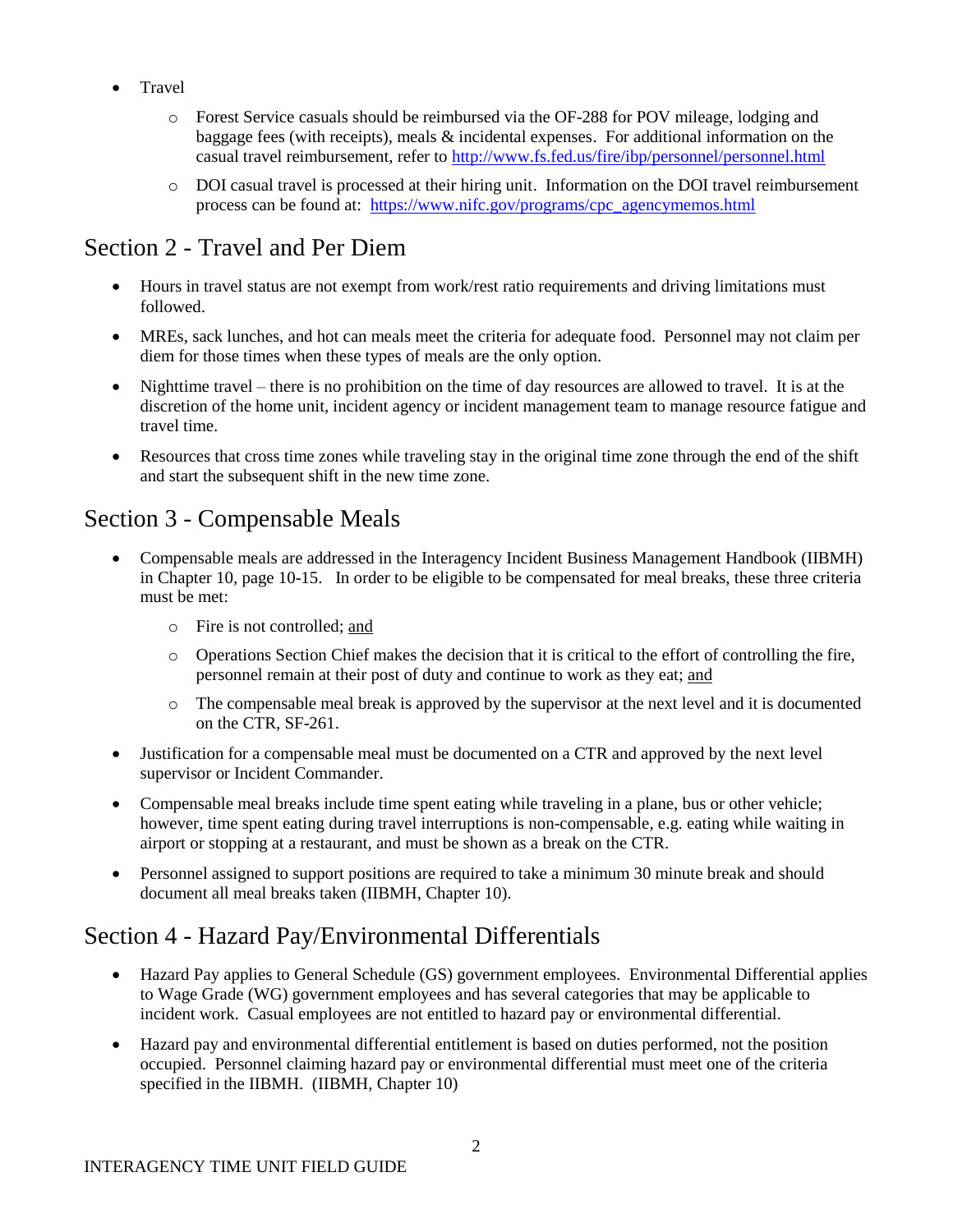Hazard pay or environmental differential must be documented on a CTR and approved by the incident supervisor.

## <span id="page-4-0"></span>Section 5 - Staging/Mob Centers

- $\bullet$  Personnel assigned to staging areas are guaranteed their base hours  $(8, 9, \text{ or } 10)$ . There may be occasions where staged personnel are assigned other duties that may entitle them to more than base hours.
- Personnel arriving at incidents from staging or mobilization centers may not have had time entered on an OF-288. If they have a signed CTR, OF-288s may be created at the incident to account for the staging or mobilization center hours. Time spent in staging or at a mobilization center should be charged against the appropriate accounting code.
- Time spent in staging or at a mobilization center counts against length of assignment period.

#### <span id="page-4-1"></span>Section 6 - Mandatory Days Off

- After a 14 day assignment, regular government employees are entitled to two paid days off upon release from an assignment provided the days off fall on normal work days. Days off must be taken immediately upon return from the incident and must be consecutive.
- Paid days off for state and cooperator employees are based on regulations in their respective agreements.
- Employees who extend beyond 14 days must be given 2 days off prior to day 22 if extending beyond 21 days. Resources extending to 21 days may work through day 21 and return home on day 22. Appropriate documentation of the extension should be completed at the incident.

#### <span id="page-4-2"></span>Section 7 - First Day Worked

• There is no standard definition for first day worked. A general consideration could be that if an employee has more work hours in a shift than travel hours that would be the first work day for that employee.

#### <span id="page-4-3"></span>Section 8 - Law Enforcement Personnel

- Federally commissioned law enforcement personnel (SEC1) are not required to take meal breaks. Reference5 CFR 551.431(a)(1) and 5 CFR 550.112 (k)(1) for additional information.
- State commissioned law enforcement personnel may be compensated for meal breaks depending upon home unit regulations.
- Non-commissioned law enforcement personnel (SEC2) should take meal breaks.
- Lodging for SEC1s may be appropriate in the situation where the requirement to double lock a weapon cannot be met at the base camp. It is not an automatic entitlement for SEC1s to be housed in hotels during incident assignments.
- Incidents may utilize local law enforcement personnel through the agreement process. Incident agency policy should be followed as it relates to time keeping and payment requirements.

#### <span id="page-4-4"></span>Section 9 - Work/Rest

 There may be situations on an incident that require crews or single resource personnel to work hours beyond what is considered normal for work/rest standards. This is acceptable provided resources are given the appropriate hours off to mitigate the excess hours or brought back into compliance at the earliest opportunity possible. In situations where the excess hours are not mitigated immediately, incident